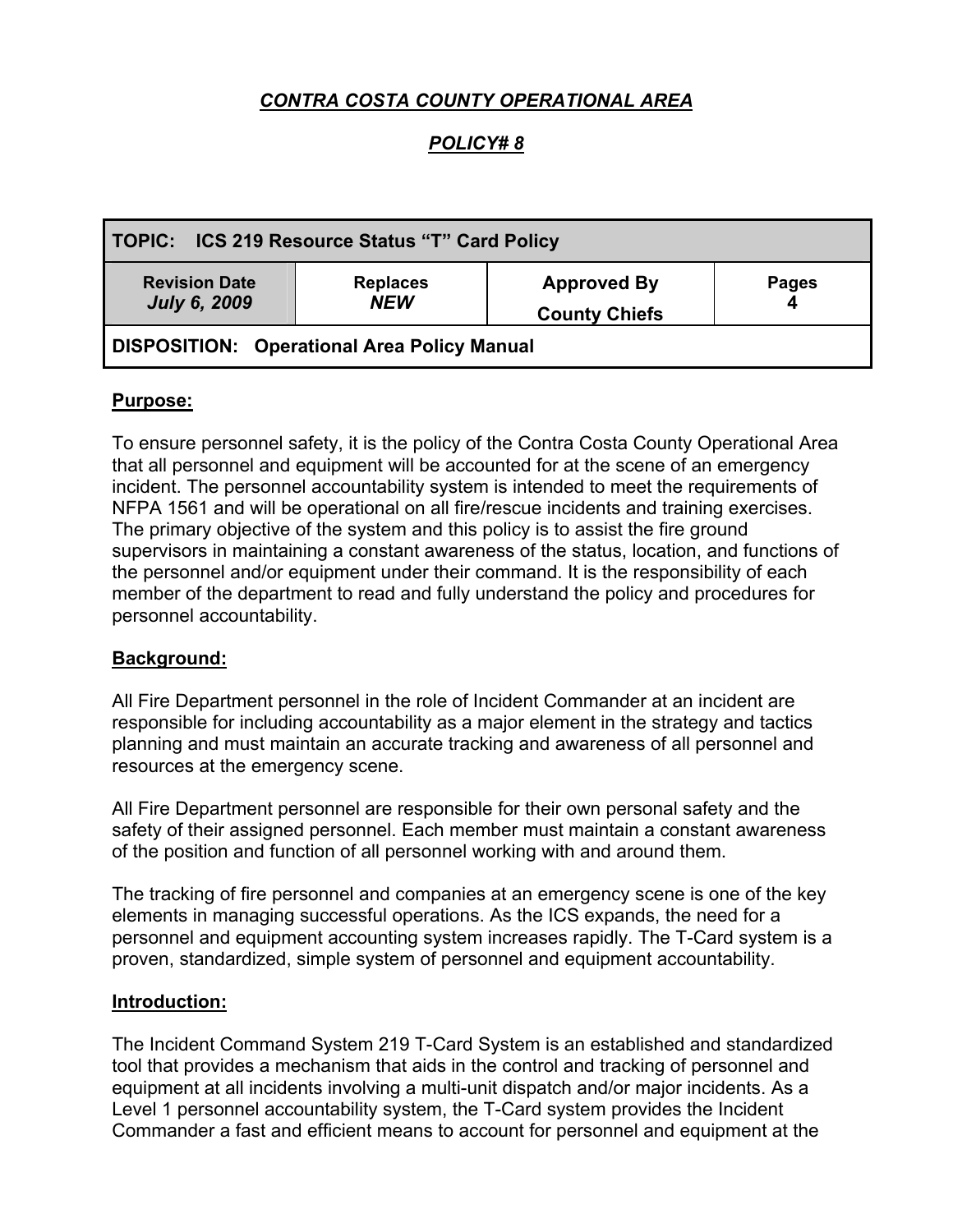scene of an emergency.

The T-Card system shall also provide for Level 2 accountability that shall track and account for all personnel at any given time within a small geographical area within the "Hazard Zone" such as an interior division or specific group that has an assigned area or task. This Level 2 personnel accountability system shall provide for enhanced personal safety for the individual firefighter by providing a means for the Incident Commander or a fire ground supervisor to track all personnel in the "Hazard Zone".

# **Policy:**

All Contra Costa County fire apparatus, support and staff vehicles will carry the appropriate pre-designated T-Card at all times. The cards shall be filled out to include the 3 letter California Agency designator, the type of resource, the apparatus identifier and the personnel names and their resource I.D. assigned to the apparatus. (See attached example) The company officer shall be responsible to insure that the T-Card carried on their apparatus is updated as required and is accurate at all times. Any staffing changes on the company, no matter of time frame shall require the T-Card to be updated. The pre-designated cards shall be as follows:

- **Rose T-Cards** (ICS form 219-3) are required for each single engine, Type I, Type II, Type III, and Type IV
- **Tan T-Cards** (ICS form 219-8) are required for each miscellaneous equipment such as the truck and support vehicles
- **White T-Cards** (ICS form 219-5) are required for all overhead personnel including chief officers, training officer, fire prevention and administration personnel
- **Gray T-Cards** (ICS form 219-1) are carried in the Battalion Chief's vehicles for the purpose of organizing the different components of the scene in the T-Card sorter

The T-Card shall be carried in a plastic holder located on the company officers (right front) door area of each fire apparatus. All staff vehicles, Type IV engines and support vehicles shall carry their T-Cards in the glove box. Companies responding with a secondary apparatus such as a Type IV engine will list those crew members on their engine card. All command vehicles shall carry the T-Card nylon sorter or board for use at large incidents.

# **Level 1 Accountability**

Level 1 accountability is the initial phase that provides the means to control and track personnel and equipment at the scene of an incident. On any emergency response where two or more apparatus are dispatched, (vehicle accident, grass fire, structure fire, etc) T-Cards shall be utilized for the Level 1 accountability.

Upon arrival at an incident, the first-in engine company shall perform emergency operations according to established policies and procedures leaving their T-Card in the plastic holder. All subsequent company officers arriving on scene shall hand their T-Card to the IC when established or shall place their card in the T-Card holder of the first-in engine if the IC is not accessible.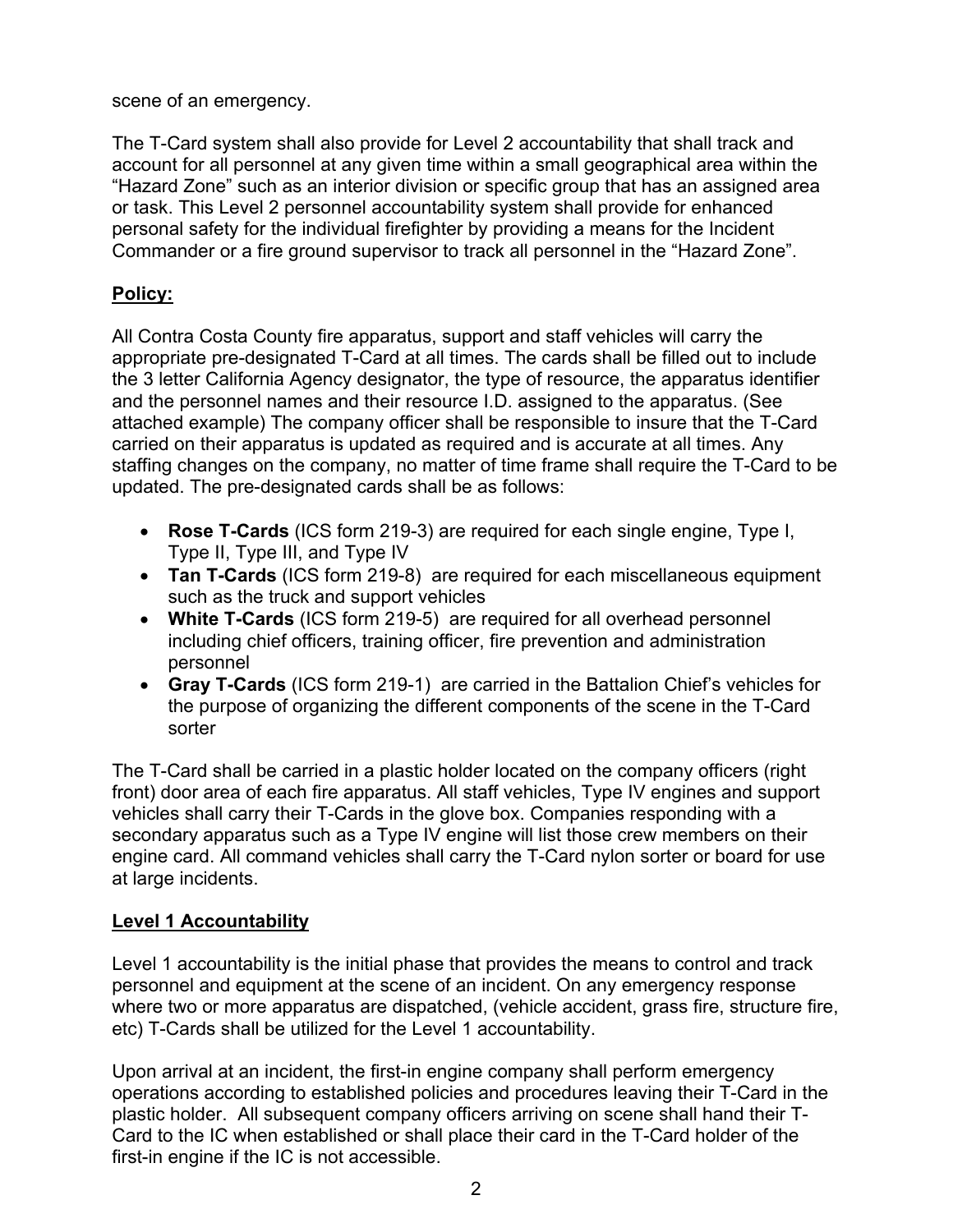When it is not practical for the company officer to bring their T-Card to the command post or first-in apparatus because of assignment to a different location (C side of a building, flank of a grass fire, etc) the T-Card shall be left in the holder on the apparatus. The IC shall retrieve the cards from the apparatus or shall make arrangements to have the cards picked up as soon as possible and brought back to the command post. The T-Cards shall be used as the basis for tracking personnel and equipment throughout the incident.

When additional resources are assigned to an established staging area, the T-Cards shall be brought to the Staging Manager (if one is assigned) who shall track and note date and time the resources arrive in the appropriate box on the T-Card.

On all multi-alarm incidents the IC shall appoint an individual to Planning who shall use the T-Card sorter to track the resources that are on scene. This person shall individually note in the appropriate box the incident location, time and where the resource is assigned. There are only three status categories recognized by ICS. Resources are either "Assigned" (working), "Available" (ready to be assigned) "Out of Service (unavailable for assignment). Once the status box is checked, time is recorded and any pertinent information noted, the card will be filed in the T-Card sorter under the header of the location it is assigned. (Division 1, Division C, etc)

Any changes to the status of the resource or personnel assigned to that resource will be noted on the T-Card and then filed under the new location assigned. Each T-Card has room for four status changes on the back of the card. The IC or their designee shall initiate a Personnel Accountability Report (PAR) as needed or anytime there is a change in the fire ground operations such as going to a defensive attack or a declared fire ground emergency.

## **Level 2 Accountability**

Level 2 accountability is the secondary system of incident site tracking of personnel to provide enhanced safety of those involved in the incident. The purpose is to provide an improved method to track and account for all personnel at any given time within a small geographic area in the "Hazard Zone" of an incident. Examples of a "Hazard Zone" would be any IDLH (immediate death or life hazard) area or any area in which a firefighter is at risk of becoming lost, trapped or injured by the environment. T-Cards or PAT's shall be used for the Level 2 accountability.

The IC shall have the ultimate responsibility of insuring that personnel are accounted for appropriately prior to any entry into a "Hazard Zone". The IC or their accountability designee shall track those crews entering the Hazard Zone using their T-Card or PAT's noting the time and location of entry and filing the card under the proper heading for the assignment. The IC or their designee shall insure that periodically a PAR is performed with all crews in the Hazard Zone as well as those assigned outside.

The Point of Entry control shall be maintained either by the Division or Group Supervisor, RIC team supervisor, Accountability officer, or an established two-out team in the initial phases of an emergency. The officer of any entry team shall make contact with either the IC, Operations or the area supervisor prior to entry and obtain